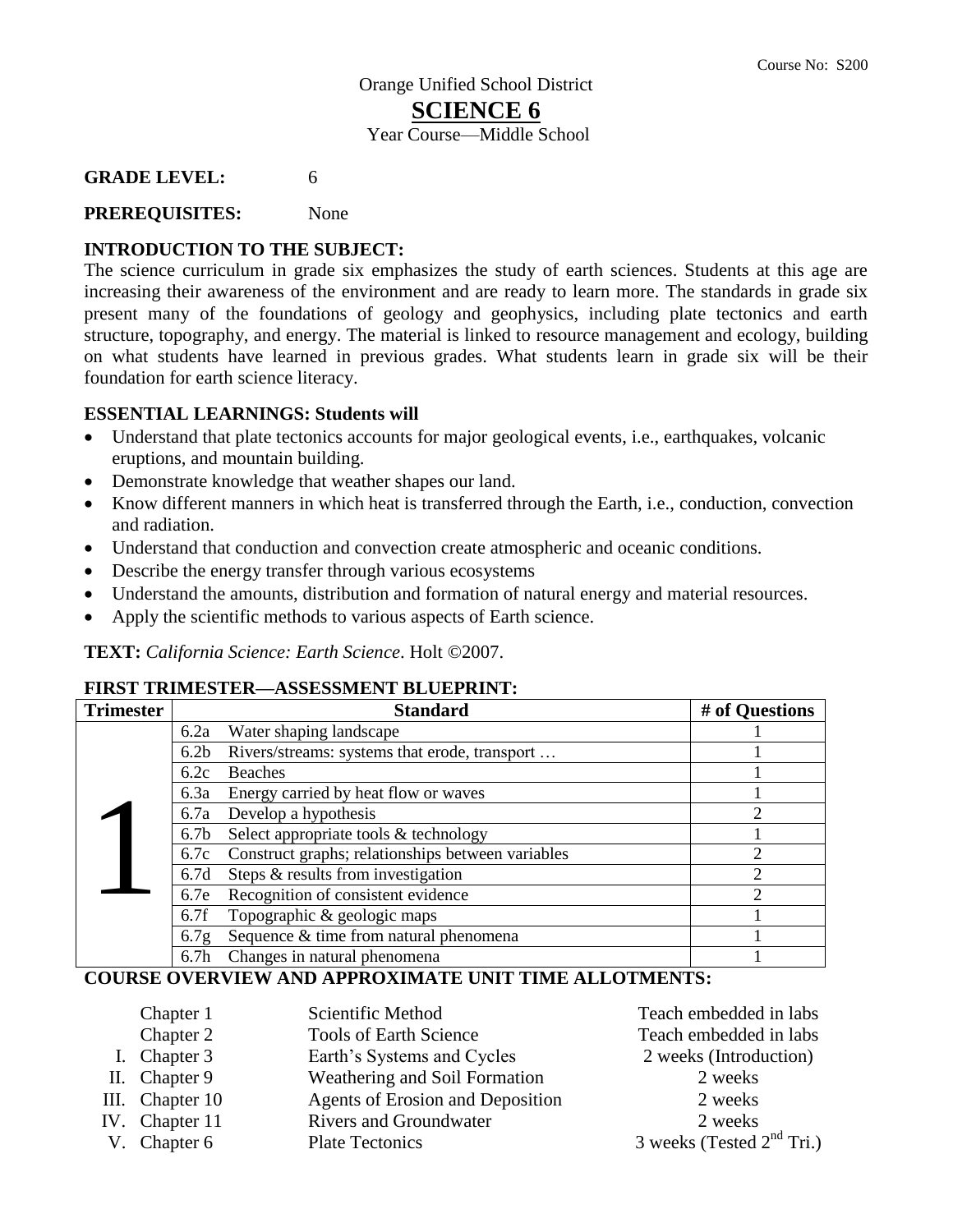## **SECOND TRIMESTER—ASSESSMENT BLUEPRINT**

| <b>Trimester</b> | <b>Standard</b>                                                    | # of Questions              |
|------------------|--------------------------------------------------------------------|-----------------------------|
|                  | 6.1a Evidence of plate tectonics                                   |                             |
|                  | Layers of Earth<br>6.1 <sub>b</sub>                                | 2                           |
|                  | 6.1c Movement of lithospheres' plates                              | $\overline{2}$              |
|                  | Earthquakes, volcanoes, fissures<br>6.1d                           | $\overline{2}$              |
|                  | Earthquakes, volcanic eruptions, mountain building (cause)<br>6.1e | $\overline{2}$              |
|                  | Major features of California geology<br>6.1f                       | $\overline{2}$              |
|                  | 6.1g Epicenter $&$ effects of earthquakes                          | $\overline{2}$              |
|                  | 6.2d Effect of earthquakes, landslides, etc. on habitats           |                             |
|                  | Fuel consumption releases heat energy<br>6.3 <sub>b</sub>          |                             |
|                  | 6.4c Heat from Earth's interior (convection)                       |                             |
|                  | Conversion of energy<br>6.6a                                       | $\mathcal{D}_{\mathcal{L}}$ |
|                  | Renewable or non-renewable resources<br>6.6 <sub>b</sub>           | $\mathcal{D}_{\mathcal{A}}$ |
|                  | 6.6c Natural origin of materials for common objects                | C                           |
|                  | Develop a hypothesis<br>6.7a                                       |                             |

| I. Chapter 6           | <b>Plate Tectonics</b>                               | 3 weeks                                                |
|------------------------|------------------------------------------------------|--------------------------------------------------------|
| II. Chapter 7          | Earthquakes                                          | 2 weeks                                                |
| III. Chapter 8         | <b>Volcanoes</b>                                     | 2 weeks                                                |
| IV. Chapter 12         | <b>Exploring the Oceans</b>                          | 2 weeks                                                |
| V. Chapter 13          | The Movement of Ocean Water                          | 2 weeks                                                |
| Chapter 4<br>Chapter 5 | <b>Material Resources</b><br><b>Energy Resources</b> | Teach embedded in spheres<br>Teach embedded in spheres |

## **THIRD TRIMESTER—ASSESSMENT BLUEPRINT:**

| Conduction in solids; conduction $\&$ convection in fluids<br>6.3c<br>Radiation<br>6.3d<br>Sun powers winds, ocean currents, water cycle<br>6.4a |  |
|--------------------------------------------------------------------------------------------------------------------------------------------------|--|
|                                                                                                                                                  |  |
|                                                                                                                                                  |  |
|                                                                                                                                                  |  |
| Solar energy through radiation<br>6.4 <sub>b</sub>                                                                                               |  |
| Convection<br>6.4d                                                                                                                               |  |
| Causes of change of weather<br>6.4e                                                                                                              |  |
| 6.5a Photosynthesis; food webs<br>3                                                                                                              |  |
| 6.5b Transfer of matter<br>3                                                                                                                     |  |
| 6.5c Categories of organisms by function<br>3                                                                                                    |  |
| Similar ecological roles in similar biomes<br>3<br>6.5d                                                                                          |  |
| Support of organisms dependent on available resources<br>3<br>6.5e                                                                               |  |
| Construct graphs; relationships between variables<br>6.7c                                                                                        |  |

|              | I. Chapter 14   | The Atmosphere                | 2 wks |
|--------------|-----------------|-------------------------------|-------|
|              | II. Chapter 15  | <b>Weather and Climate</b>    | 2 wks |
|              | III. Chapter 16 | Interactions of Living Things | 2 wks |
|              | IV. Chapter 17  | Biomes and Ecosystems         | 2 wks |
| $\mathbf{V}$ |                 | Projects and Science Fair     | 4 wks |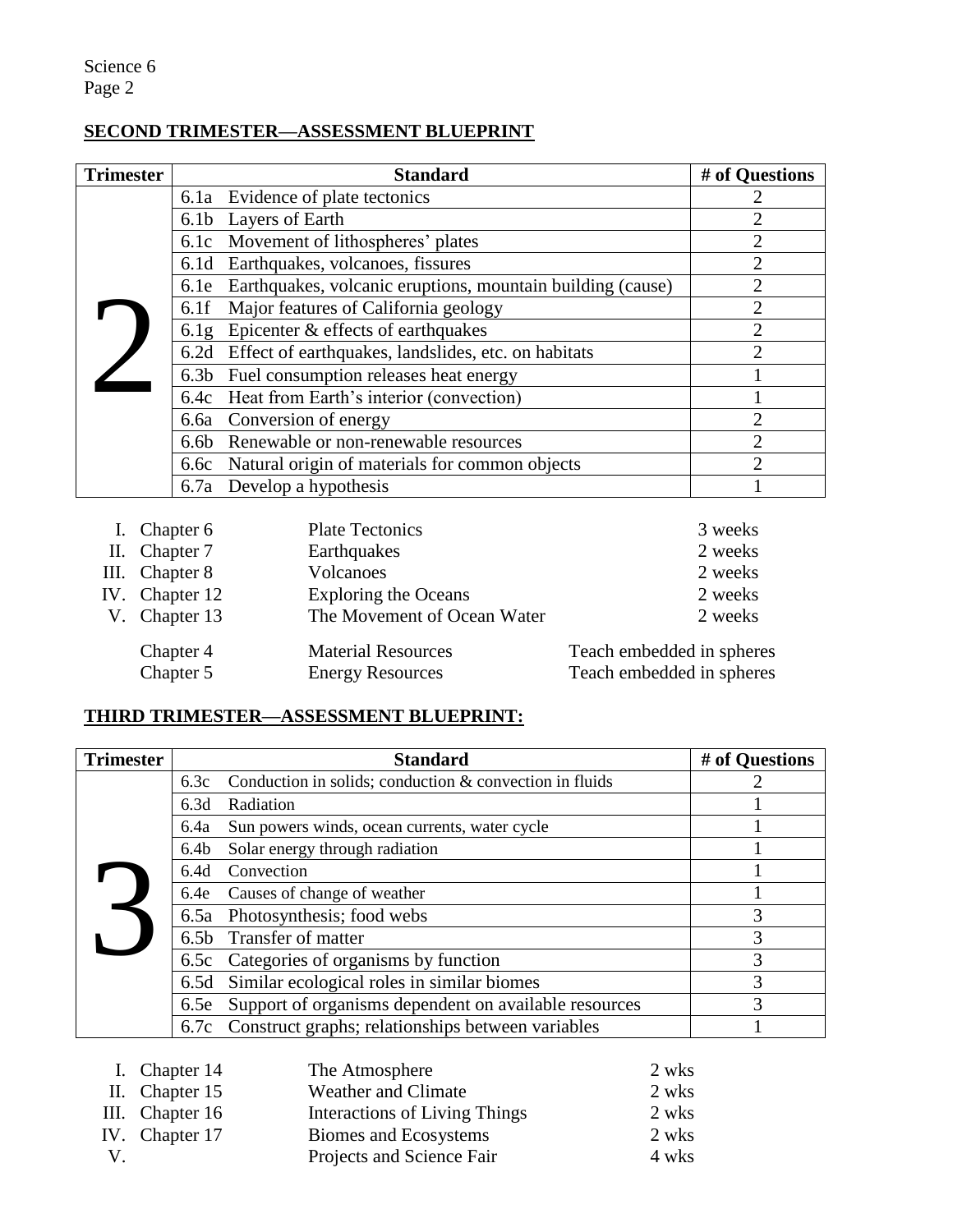**DATE OF LAST CONTENT REVISION:** August 2010

**DATE OF CURRENT CONTENT REVISION:** August 2010

**DATE OF BOARD APPROVAL:**

### Addendum THE CALIFORNIA CONTENT STANDARDS

## **Focus on Earth Science**

### **Plate Tectonics and Earth's Structure**

- 1. Plate tectonics accounts for important features of Earth's surface and major geologic events. As a basis for understanding this concept:
	- a. Students know evidence of plate tectonics is derived from the fit of the continents; the location of earthquakes, volcanoes, and midocean ridges; and the distribution of fossils, rock types, and ancient climatic zones.
	- b. Students know Earth is composed of several layers: a cold, brittle lithosphere; a hot, convecting mantle; and a dense, metallic core.
	- c. Students know lithospheric plates the size of continents and oceans move at rates of centimeters per year in response to movements in the mantle.
	- d. Students know that earthquakes are sudden motions along breaks in the crust called faults and that volcanoes and fissures are locations where magma reaches the surface.
	- e. Students know major geologic events, such as earthquakes, volcanic eruptions, and mountain building, result from plate motions.
	- f. Students know how to explain major features of California geology (including mountains, faults, volcanoes) in terms of plate tectonics.
	- g. Students know how to determine the epicenter of an earthquake and know that the effects of an earthquake on any region vary, depending on the size of the earthquake, the distance of the region from the epicenter, the local geology, and the type of construction in the region.

## **Shaping Earth's Surface**

- 2. Topography is reshaped by the weathering of rock and soil and by the transportation and deposition of sediment. As a basis for understanding this concept:
	- a. Students know water running downhill is the dominant process in shaping the landscape, including California's landscape.
	- b. Students kno*w* rivers and streams are dynamic systems that erode, transport sediment, change course, and flood their banks in natural and recurring patterns.
	- c. Students know beaches are dynamic systems in which the sand is supplied by rivers and moved along the coast by the action of waves.
	- d. Students kno*w* earthquakes, volcanic eruptions, landslides, and floods change human and wildlife habitats.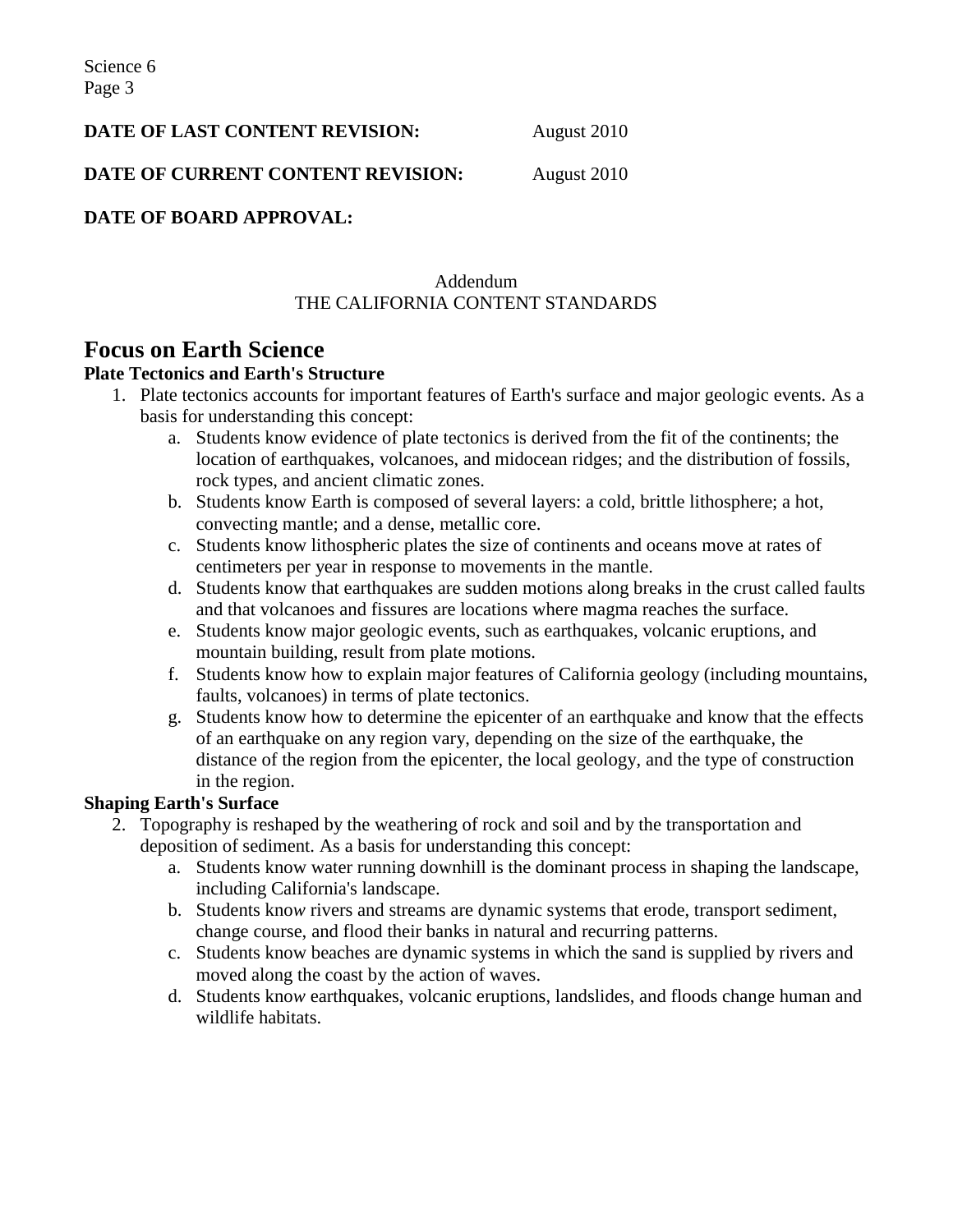Science 6 Page 4

## **Heat (Thermal Energy) (Physical Sciences)**

- 3. Heat moves in a predictable flow from warmer objects to cooler objects until all the objects are at the same temperature. As a basis for understanding this concept:
	- a. Students know energy can be carried from one place to another by heat flow or by waves, including water, light and sound waves, or by moving objects.
	- b. Students know that when fuel is consumed, most of the energy released becomes heat energy.
	- c. Students know heat flows in solids by conduction (which involves no flow of matter) and in fluids by conduction and by convection (which involves flow of matter).
	- d. Students know heat energy is also transferred between objects by radiation (radiation can travel through space).

## **Energy in the Earth System**

- 4. Many phenomena on Earth's surface are affected by the transfer of energy through radiation and convection currents. As a basis for understanding this concept:
	- a. Students know the sun is the major source of energy for phenomena on Earth's surface; it powers winds, ocean currents, and the water cycle.
	- b. Students know solar energy reaches Earth through radiation, mostly in the form of visible light.
	- c. Students know heat from Earth's interior reaches the surface primarily through convection.
	- d. Students know convection currents distribute heat in the atmosphere and oceans.
	- e. Students know differences in pressure, heat, air movement, and humidity result in changes of weather.

## **Ecology (Life Sciences)**

- 5. Organisms in ecosystems exchange energy and nutrients among themselves and with the environment. As a basis for understanding this concept:
	- a. Students know energy entering ecosystems as sunlight is transferred by producers into chemical energy through photosynthesis and then from organism to organism through food webs.
	- b. Students know matter is transferred over time from one organism to others in the food web and between organisms and the physical environment.
	- c. Students know populations of organisms can be categorized by the functions they serve in an ecosystem.
	- d. Students know different kinds of organisms may play similar ecological roles in similar biomes.
	- e. Students know the number and types of organisms an ecosystem can support depends on the resources available and on abiotic factors, such as quantities of light and water, a range of temperatures, and soil composition.

### **Resources**

- 6. Sources of energy and materials differ in amounts, distribution, usefulness, and the time required for their formation. As a basis for understanding this concept:
	- a. Students know the utility of energy sources is determined by factors that are involved in converting these sources to useful forms and the consequences of the conversion process.
	- b. Students know different natural energy and material resources, including air, soil, rocks, minerals, petroleum, fresh water, wildlife, and forests, and know how to classify them as renewable or nonrenewable.
	- c. Students know the natural origin of the materials used to make common objects.